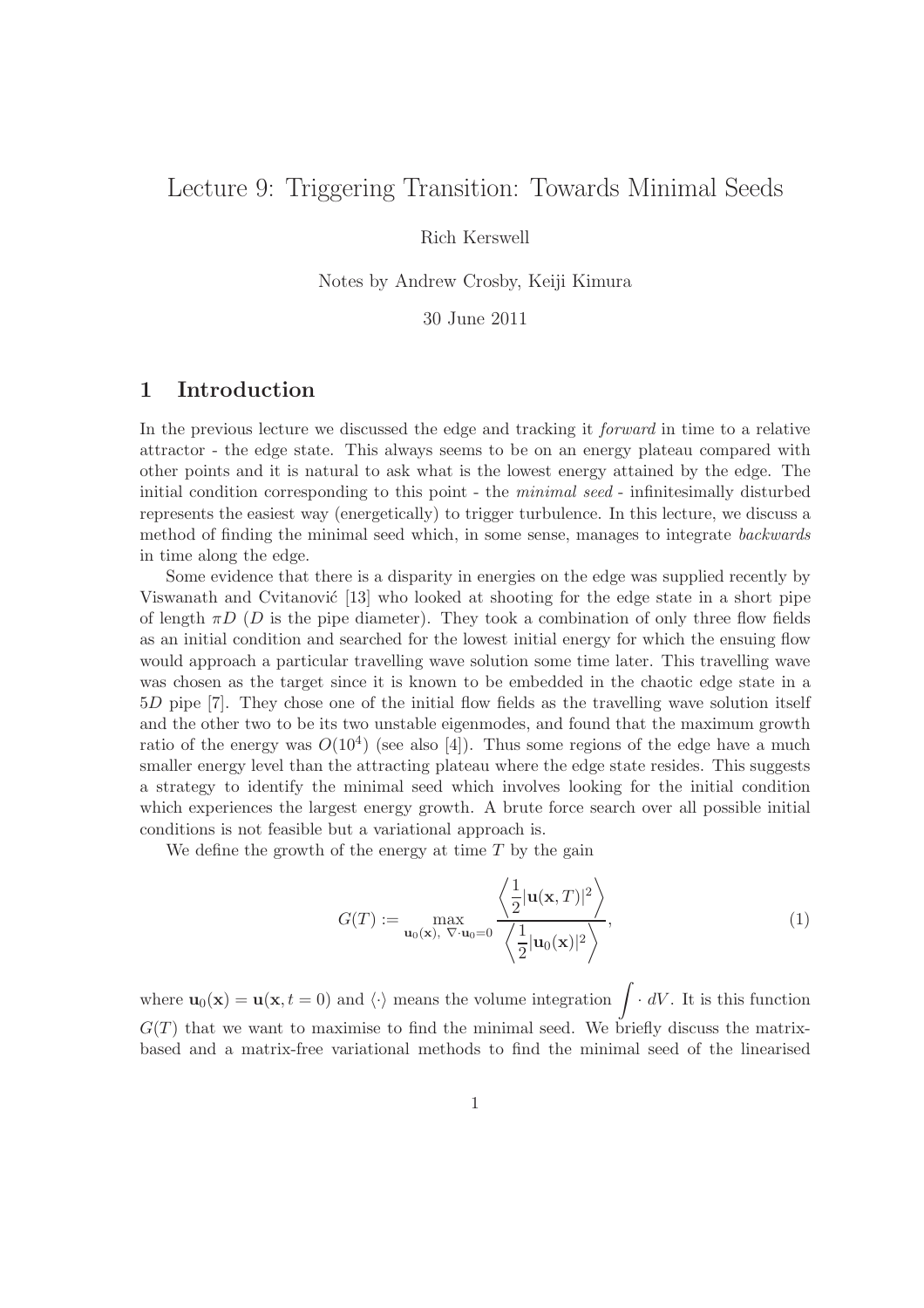Navier-Stokes equations. Then we extend the matrix-free approach to investigate the fully nonlinear transient energy growth problem [8],[9].

### 2 Linear transient energy growth (non-modal analysis)

The non-dimensionalized linearized Navier-Stokes equation around the laminar flow  $\mathbf{u}_{\text{lam}}$  is

$$
\frac{\partial \mathbf{u}}{\partial t} + (\mathbf{u}_{\text{lam}} \cdot \nabla) \mathbf{u} + (\mathbf{u} \cdot \nabla) \mathbf{u}_{\text{lam}} + \nabla p = \frac{1}{Re} \nabla^2 \mathbf{u},\tag{2}
$$

where **u** is the perturbation of the laminar flow  $\mathbf{u}_{lam}$  and Re is the Reynolds number. As normal we assume that the fluid is incompressible,  $\nabla \cdot \mathbf{u} = 0$ .

#### 2.1 Matrix-based method

We can rewrite the linearized Navier-Stokes equation (2) in the form

$$
\frac{\partial \mathbf{u}}{\partial t} = L\mathbf{u},\tag{3}
$$

where L is a linear operator, which has eigenvalues  $\lambda_i$  and eigenfunctions  $\mathbf{q}_i$ . Assuming that the set  $q_i$  is complete (but not necessarily orthogonal unless L is normal), then

$$
\mathbf{u}_0(\mathbf{x}) = \sum_{j=1}^{\infty} a_j(0) \mathbf{q}_j(\mathbf{x}) \quad \Rightarrow \quad \mathbf{u}(\mathbf{x}, t) = \sum_{j=1}^{\infty} a_j(t) \mathbf{q}_j(\mathbf{x}) \tag{4}
$$

where  $a_i(t) := a_i(0) \exp(\lambda_i t)$ . Then

$$
G(T; Re) = \max_{\mathbf{a}(\mathbf{0})} \frac{\langle \mathbf{u}^*, \mathbf{u} \rangle}{\langle \mathbf{u}_0^*, \mathbf{u}_0 \rangle} = \max_{\mathbf{a}(\mathbf{0})} \frac{\sum_i \sum_j a_i^*(T) a_j(T) \langle \mathbf{q}_i^*, \mathbf{q}_j \rangle}{\sum_i \sum_j a_i^*(0) a_j(0) \langle \mathbf{q}_i^*, \mathbf{q}_j \rangle}.
$$
(5)

Truncating at some large but finite  $N$  (so things become finite-dimensional yet insensitive to the exact value of N) then  $M_{ij} := \langle \mathbf{q}_i^* \rangle$  $i_{i}$ ,  $\mathbf{q}_{j}$  is a Hermitian  $n \times n$  matrix which can be reduced to another matrix F such that  $\overline{F}^*F = M$ , then

$$
G(T; Re) = \max_{\mathbf{a}(\mathbf{0})} \frac{[F\mathbf{a}(T)]^* \cdot F\mathbf{a}(T)}{[F\mathbf{a}(0)]^* \cdot F\mathbf{a}(0)} = \max_{\mathbf{a}(\mathbf{0})} \frac{[F e^{\Lambda T} \mathbf{a}(0)]^* \cdot F e^{\Lambda T} \mathbf{a}(0)}{[F\mathbf{a}(0)]^* \cdot F\mathbf{a}(0)} = ||F e^{\Lambda T} F^{-1}||_2^2 \tag{6}
$$

where  $e^{\Lambda T} = \text{diag}(e^{\lambda_1 T}, e^{\lambda_2 T}, \dots, e^{\lambda_N T})$  [11]. This can handled by standard Singular Value Decomposition (SVD) software to give the largest singular value. If  $L$  is normal,  $M$  and  $F$ are diagonal and

$$
G(T; Re) = ||e^{\Lambda T}||_2^2 = \max_j |e^{\lambda_j T}|^2 = \max_j e^{2\Re e(\lambda_j)T}
$$
 (7)

so there can be no transient growth when L is linearly stable i.e.  $\Re e(\lambda_i) \leq 0$  for all j.

This method is straightforward but only really computationally feasible for one-dimensional, or possibly two-dimensional problems because the size of the matrices becomes unwieldy and then unmanageable for three-dimensional problems. A better approach is the matrixfree method which, although incurring more start-up costs (e.g. building a time stepping algorithm), is extendable to include nonlinearity.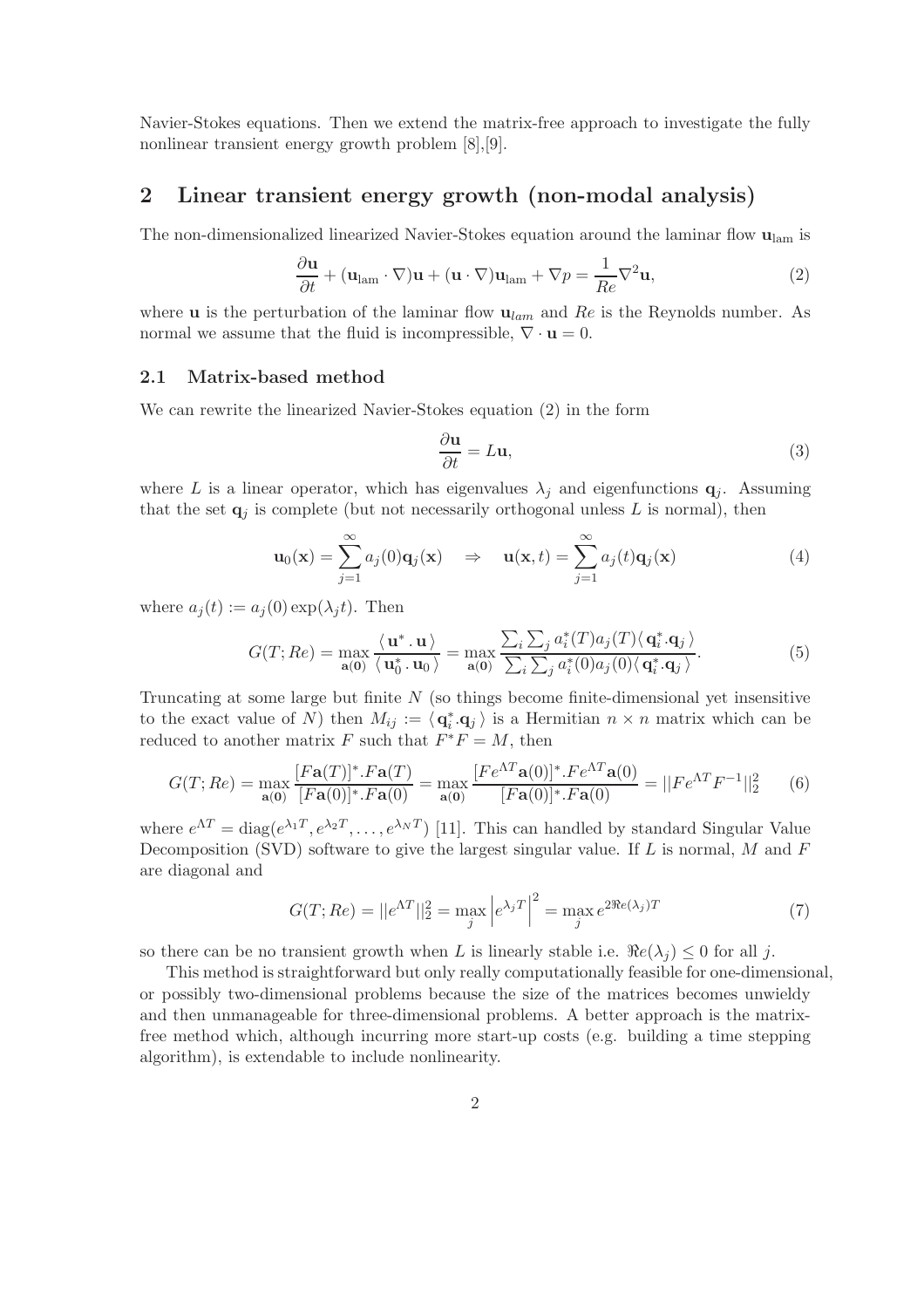#### 2.2 Matrix-free method – Variational method

In this section, we consider the use of a matrix-free variational method for finding the energy growth which involves time-stepping the linearised Navier-Stokes equations. Since the problem is linear, the initial energy can be rescaled to 1 and we consider the Lagrangian

$$
G = G(\mathbf{u}, p, \lambda, \nu, \pi; T) = \left\langle \frac{1}{2} |\mathbf{u}(\mathbf{x}, T)|^2 \right\rangle + \lambda \left\{ \left\langle \frac{1}{2} |\mathbf{u}(\mathbf{x}, 0)|^2 \right\rangle - 1 \right\} + \int_0^T \left\langle \nu(\mathbf{x}, t) \cdot \left\{ \frac{\partial \mathbf{u}}{\partial t} + (\mathbf{u}_{\text{lam}} \cdot \nabla) \mathbf{u} + (\mathbf{u} \cdot \nabla) \mathbf{u}_{\text{lam}} + \nabla p - \frac{1}{Re} \nabla^2 \mathbf{u} \right\} \right\rangle dt + \int_0^T \left\langle \pi(\mathbf{x}, t) \nabla \cdot \mathbf{u} \right\rangle dt
$$
 (8)

where  $\lambda$ ,  $\nu$  and  $\pi$  are Lagrangian multipliers imposing the constraints that the initial energy is fixed, that the linearized Navier-Stokes equation (2) holds over  $t \in [0, T]$  and the flow is incompressible (their corresponding Euler-Lagrange equations are respectively:

$$
\left\langle \frac{1}{2} |\mathbf{u}(\mathbf{x},0)|^2 \right\rangle = 1, \tag{9}
$$

$$
\frac{\partial \mathbf{u}}{\partial t} + (\mathbf{u}_{\text{lam}} \cdot \nabla) \mathbf{u} + (\mathbf{u} \cdot \nabla) \mathbf{u}_{\text{lam}} + \nabla p - \frac{1}{Re} \nabla^2 \mathbf{u} = 0, \qquad (10)
$$

$$
\nabla \cdot \mathbf{u} = 0.)\tag{11}
$$

The Euler-Lagrange equation for the pressure  $p$  is

$$
0 = \int_0^T \left\langle \frac{\delta G}{\delta p} \delta p \right\rangle dt = \int_0^T \left\langle (\boldsymbol{\nu} \cdot \nabla) \delta p \right\rangle dt
$$
  
= 
$$
\int_0^T \left\langle \nabla \cdot (\boldsymbol{\nu} \delta p) \right\rangle dt - \int_0^T \left\langle \delta p (\nabla \cdot \boldsymbol{\nu}) \right\rangle dt.
$$
 (12)

which to vanish means

$$
\nu = 0 \text{ at boundary},\tag{13}
$$

$$
\nabla \cdot \boldsymbol{\nu} = 0. \tag{14}
$$

Finally, considering variations in **u** (with the condition that  $\delta \mathbf{u} = \mathbf{0}$  on the boundary):

$$
\int_0^T \left\langle \frac{\delta G}{\delta \mathbf{u}} \cdot \delta \mathbf{u} \right\rangle = \langle \mathbf{u}(\mathbf{x}, T) \cdot \delta \mathbf{u}(\mathbf{x}, T) \rangle + \lambda \langle \mathbf{u}(\mathbf{x}, 0) \cdot \delta \mathbf{u}(\mathbf{x}, 0) \rangle + \int_0^T \left\langle \boldsymbol{\nu} \cdot \left\{ \frac{\partial \delta \mathbf{u}}{\partial t} + (\mathbf{u}_{\text{lam}} \cdot \nabla) \delta \mathbf{u} + (\delta \mathbf{u} \cdot \nabla) \mathbf{u}_{\text{lam}} - \frac{1}{Re} \nabla^2 \delta \mathbf{u} \right\} \right\rangle dt + \int_0^T \left\langle \pi \nabla \cdot \delta \mathbf{u} \right\rangle dt.
$$
 (15)

The first term in the second line of the above equation can be reexpressed as

$$
\int_0^T \left\langle \boldsymbol{\nu} \cdot \frac{\partial \delta \mathbf{u}}{\partial t} \right\rangle dt = \int_0^T \left\langle \frac{\partial}{\partial t} (\delta \mathbf{u} \cdot \boldsymbol{\nu}) \right\rangle dt - \int_0^T \left\langle \delta \mathbf{u} \cdot \frac{\partial \boldsymbol{\nu}}{\partial t} \right\rangle dt
$$

$$
= \left\langle \delta \mathbf{u}(\mathbf{x}, T) \cdot \boldsymbol{\nu}(\mathbf{x}, T) - \delta \mathbf{u}(\mathbf{x}, 0) \cdot \boldsymbol{\nu}(\mathbf{x}, 0) \right\rangle - \int_0^T \left\langle \delta \mathbf{u} \cdot \frac{\partial \boldsymbol{\nu}}{\partial t} \right\rangle dt, \quad (16)
$$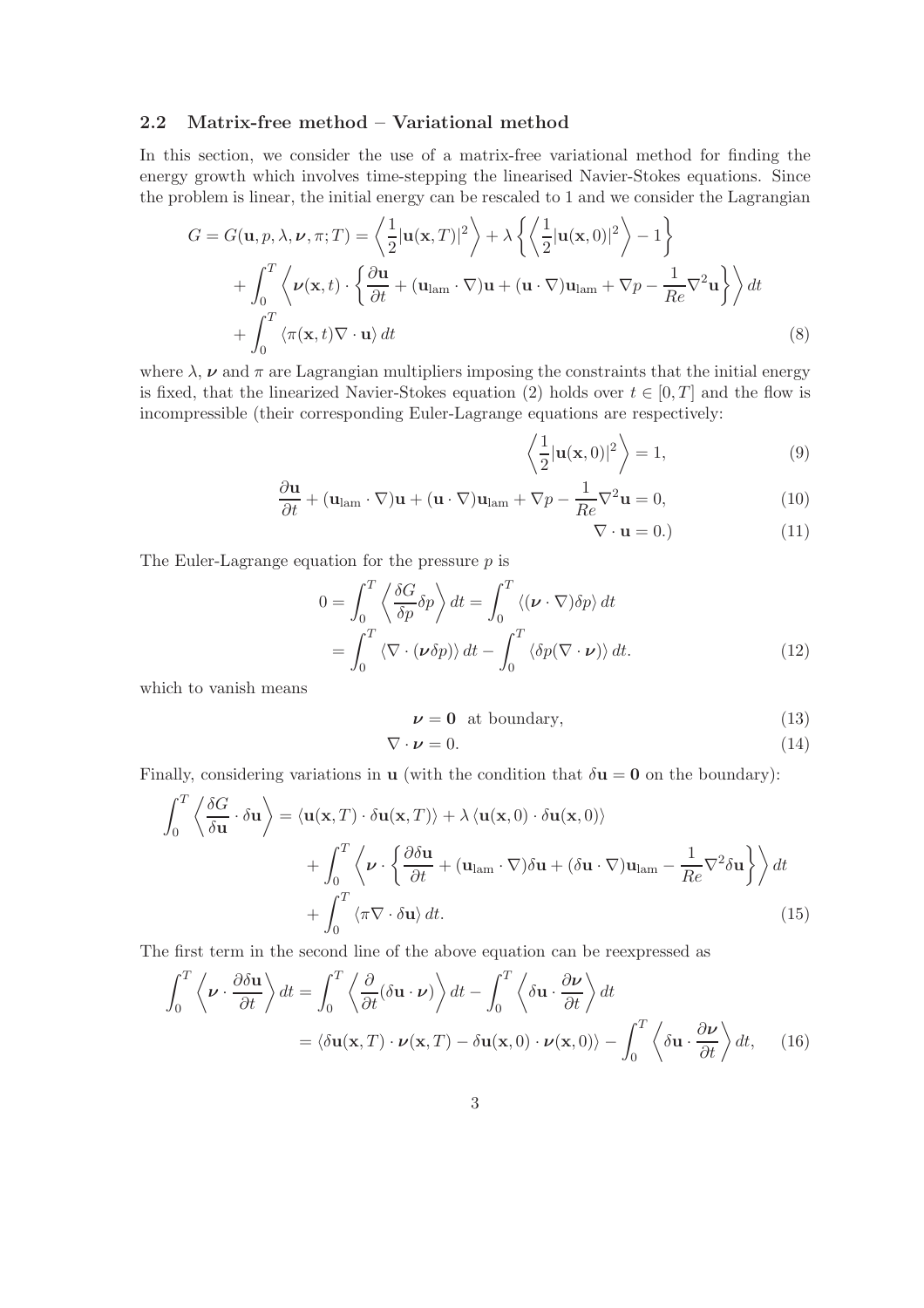the second term as

$$
\langle \boldsymbol{\nu} \cdot \{ (\mathbf{u}_{\text{lam}} \cdot \nabla) \delta \mathbf{u} \} \rangle = \langle \nabla \cdot ((\boldsymbol{\nu} \cdot \delta \mathbf{u}) \mathbf{u}_{\text{lam}}) - \delta \mathbf{u} \cdot \{ (\mathbf{u}_{\text{lam}} \cdot \nabla) \boldsymbol{\nu} \} \rangle
$$
  
= - \langle \delta \mathbf{u} \cdot \{ (\mathbf{u}\_{\text{lam}} \cdot \nabla) \boldsymbol{\nu} \} \rangle, (17)

the third term as

$$
\langle \boldsymbol{\nu} \cdot \{ (\delta \mathbf{u} \cdot \nabla) \mathbf{u}_{\text{lam}} \} \rangle = \langle \delta \mathbf{u} \cdot \{ \boldsymbol{\nu} \cdot (\nabla \mathbf{u}_{\text{lam}})^{\text{T}} \} \rangle (= \langle \delta u_i \ \nu_j \ \partial_i u_{\text{lam},j} \rangle). \tag{18}
$$

and the fourth term as

$$
\left\langle \boldsymbol{\nu} \cdot \left( -\frac{1}{Re} \nabla^2 \delta \mathbf{u} \right) \right\rangle = -\left\langle \frac{1}{Re} \delta \mathbf{u} \cdot \nabla^2 \boldsymbol{\nu} \right\rangle, \tag{19}
$$

and finally the last term as

$$
\langle \pi \nabla \cdot \delta \mathbf{u} \rangle = \langle \nabla \cdot \pi \delta \mathbf{u} \rangle - \langle \delta \mathbf{u} \cdot \nabla \pi \rangle
$$
  
= -\langle \delta \mathbf{u} \cdot \nabla \pi \rangle. (20)

Combining all these gives

$$
\int_0^T \left\langle \frac{\delta G}{\delta \mathbf{u}} \cdot \delta \mathbf{u} \right\rangle = \langle \delta \mathbf{u}(\mathbf{x}, T) \cdot \{ \mathbf{u}(\mathbf{x}, T) + \nu(\mathbf{x}, T) \} \rangle \n+ \langle \delta \mathbf{u}(\mathbf{x}, 0) \cdot \{ \lambda \mathbf{u}(\mathbf{x}, 0) - \nu(\mathbf{x}, 0) \} \rangle \n+ \int_0^T \left\langle \delta \mathbf{u} \cdot \left\{ -\frac{\partial \nu}{\partial t} - (\mathbf{u}_{\text{lam}} \cdot \nabla) \nu + \nu \cdot (\nabla \mathbf{u}_{\text{lam}})^T - \nabla \pi - \frac{1}{Re} \nabla^2 \nu \right\} \right\rangle dt.
$$
\n(21)

For this to vanish for all allowed  $\delta {\bf u}({\bf x},T)$ ,  $\delta {\bf u}({\bf x},0)$  and  $\delta {\bf u}$  means

$$
\frac{\delta G}{\delta \mathbf{u}(\mathbf{x},T)} = 0 \Rightarrow \mathbf{u}(\mathbf{x},T) + \nu(\mathbf{x},T) = \mathbf{0}
$$
\n(22)

$$
\frac{\delta G}{\delta \mathbf{u}(\mathbf{x},0)} = 0 \Rightarrow \lambda \mathbf{u}(\mathbf{x},0) - \nu(\mathbf{x},0) = \mathbf{0}
$$
\n(23)

$$
\frac{\delta G}{\delta \mathbf{u}} = 0 \Rightarrow \frac{\partial \mathbf{v}}{\partial t} + (\mathbf{u}_{\text{lam}} \cdot \nabla) \mathbf{v} - \mathbf{v} \cdot (\nabla \mathbf{u}_{\text{lam}})^{\text{T}} + \nabla \pi + \frac{1}{Re} \nabla^2 \mathbf{v} = \mathbf{0}.
$$
 (24)

The last equation is the 'dual (or adjoint) linearized Navier-Stokes equation'. This equation can only be integrated backwards in time because of the negative diffusion term. Figure 1 shows a diagram of a numerical method for iteratively solving these variational equations in order to construct the initial condition with maximum growth (e.g. [5]). The algorithm has the following steps.

**Step.0** Choose an initial condition of the iterative method  $\mathbf{u}^{(0)}(\mathbf{x},0)$  such that

$$
\left\langle \frac{1}{2} \left\{ \mathbf{u}^{(0)}(\mathbf{x},0) \right\}^2 \right\rangle = 1. \tag{25}
$$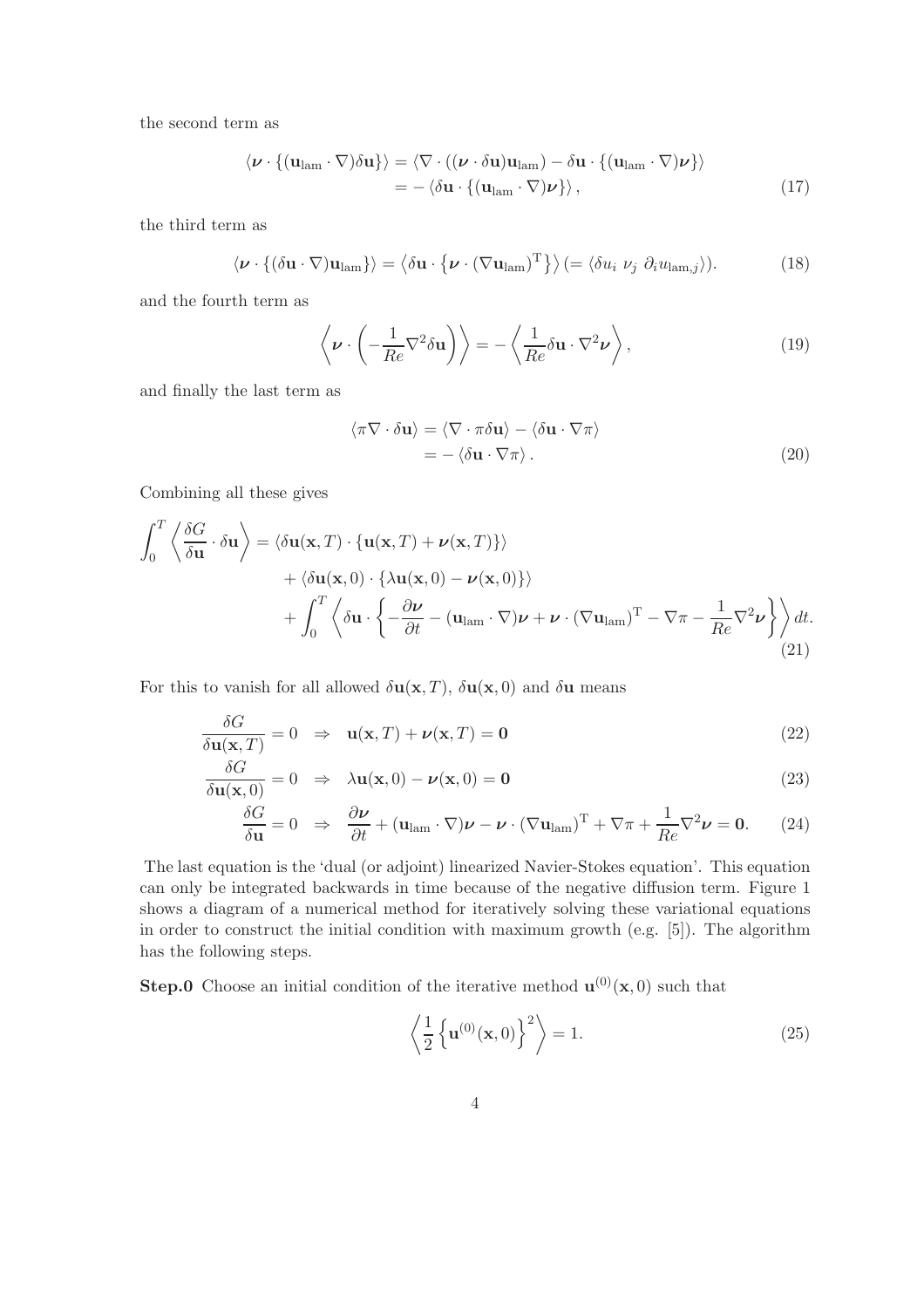

Figure 1: Diagram of iterative method.

- Then we construct  $\mathbf{u}^{(n+1)}(\mathbf{x},0)$  from  $\mathbf{u}^{(n)}(\mathbf{x},0)$  as follows:
- Step.1 Time integrate the linearized Navier-Stokes equation (2) forward with incompressibility  $\nabla \cdot \mathbf{u} = 0$  and boundary condition  $\mathbf{u} = \mathbf{0}$  from  $t = 0$  to  $t = T$  with the initial condition  $\mathbf{u}^{(n)}(\mathbf{x},0)$  to find  $\mathbf{u}^{(n)}(\mathbf{x},T)$ .
- **Step.2** Calculate  $\nu^{(n)}(x,T)$  using (22) which is then used as the *initial* condition for the dual linearized Navier-Stokes equation (24).
- Step.3 Backwards time integrate the dual linearized Navier-Stokes equation (24) with incompressibility (14) and boundary condition (13) from  $t = T$  to  $t = 0$  with the 'initial' condition  $\nu^{(n)}(\mathbf{x},T)$  to find  $\nu^{(n)}(\mathbf{x},0)$ .
- **Step.4** Using equation (23), a simple approach to calculating the correction of  $\mathbf{u}^{(n)}$  is as follows:

$$
\mathbf{u}^{(n+1)} = \mathbf{u}^{(n)} + \epsilon \left[ \frac{\delta G}{\delta \mathbf{u}(\mathbf{x}, 0)} \right]^{(n)} \tag{26}
$$

$$
= \mathbf{u}^{(n)} + \epsilon \left( \lambda \mathbf{u}^{(n)}(\mathbf{x}, 0) - \boldsymbol{\nu}^{(n)}(\mathbf{x}, 0) \right), \qquad (27)
$$

with  $\lambda$  chosen such that

$$
1 = \left\langle \frac{1}{2} \left\{ \mathbf{u}^{(n+1)}(\mathbf{x}, 0) \right\}^2 \right\rangle \tag{28}
$$

$$
= \left\langle \frac{1}{2} \left[ (1 + \epsilon \lambda) \mathbf{u}^{(n)}(\mathbf{x}, 0) - \epsilon \boldsymbol{\nu}^{(n)}(\mathbf{x}, 0) \right]^2 \right\rangle.
$$
 (29)

Here  $\epsilon$  is a parameter of this iterative method and must be sufficiently small.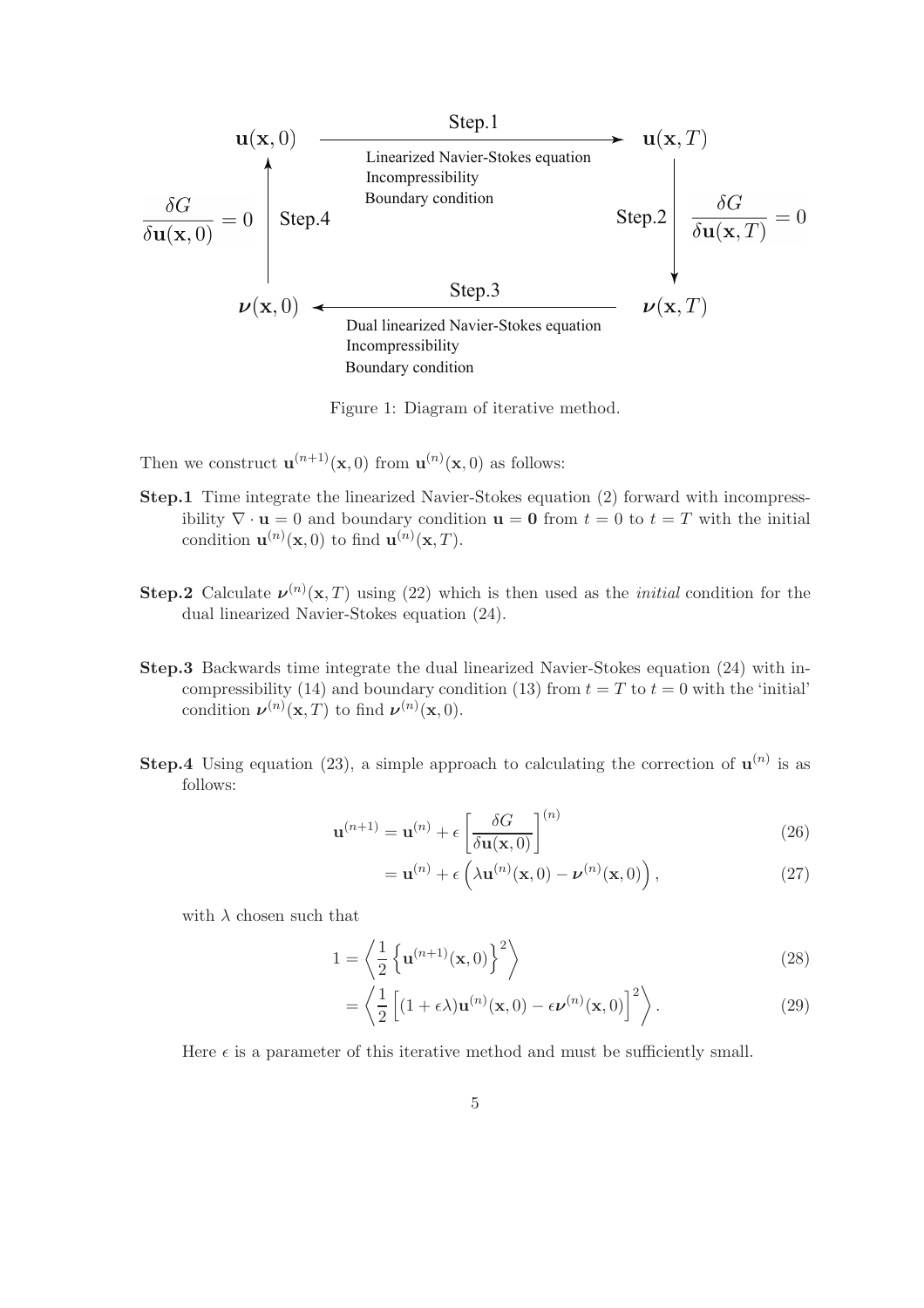

Figure 2: Initial noise is magnified as it passes through the pipe expansion before eventually decaying.



Figure 3: Comparison between noise-driven flows (bottom halves) and the linear optimal growth (top halves) for  $Re = 900$  (upper) and  $Re = 1200$  (lower) [1].

This last step moves  $\mathbf{u}^{(n)}(\mathbf{x},0)$  in the direction of maximum ascent in order to increase  $G(T)$ . Iterating the last four steps typically converges to a local maximum of  $G(T)$  [3], [5].

An example of the application of this method for finding linear optimum initial conditions is the case of expansion flow in a pipe [1], see Figure 2. Flow through an expansion in a pipe is a classical engineering problem which is not spatially homogeneous. The resulting linear-growth optimal can be compared with the numerical result of perturbing the flow with random noise, see Figure 3. The dominant spatial structure which grows out of the noise appears to agree well with the linear optimal.

### 3 Non-linear optimization

The matrix-free approach is, in principle, 'easily' extended to the non-linear problem. There are only two changes that need to be made to the Lagrangian G: the nonlinearity is added back to the linearised Navier-Stokes equation and the initial energy is explicitly set at  $E_0$ which joins  $T$  as a free parameter of the problem. So

$$
G(T, E_0; Re) = ... + \int_0^T \langle \boldsymbol{\nu} \cdot (\mathbf{u} \cdot \nabla) \mathbf{u} \rangle dt + \lambda \left\{ \left\langle \frac{1}{2} \mathbf{u}^2(x, 0) \right\rangle - E_0 \right\}
$$
(30)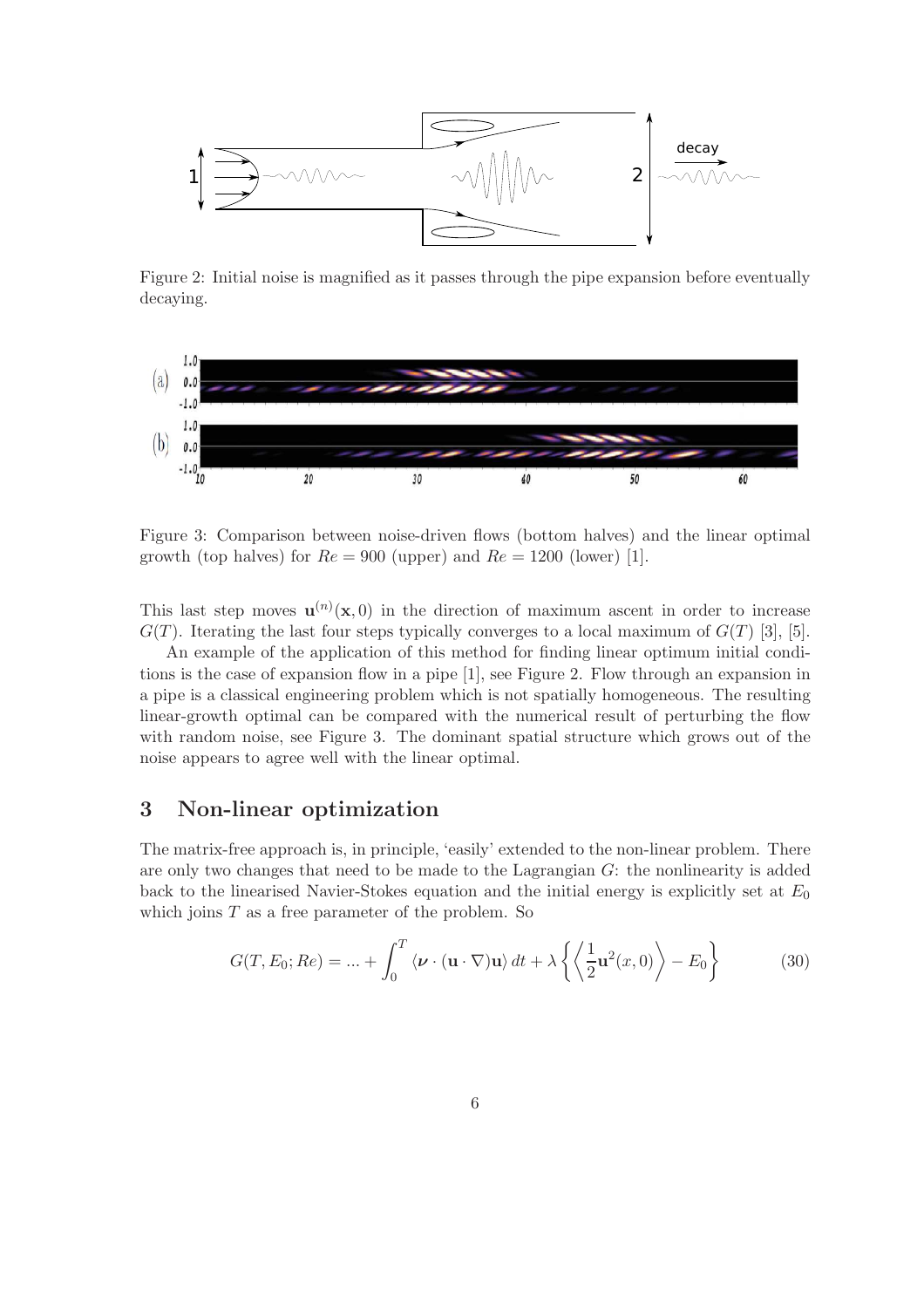

Figure 4: Checkpointing: during the calculation of  $\nu(\mathbf{x}, t)$  the velocity  $\mathbf{u}(\mathbf{x}, t)$  is recalculated in short sections from each checkpoint.

The change to a the non-linear term means that the part of the functional derivative of G with respect to u must be recalculated to get

$$
\int_0^T \left\langle \frac{\delta G}{\delta \mathbf{u}} \cdot \delta \mathbf{u} \right\rangle dt = ... + \int_0^T \left\langle \boldsymbol{\nu} \cdot [\delta \mathbf{u} \cdot \nabla \mathbf{u} + \mathbf{u} \cdot \nabla \delta \mathbf{u}] \right\rangle dt
$$
  
= ... +  $\int_0^T \left\langle \delta \mathbf{u} \cdot [(\nabla \mathbf{u})^T \cdot \boldsymbol{\nu} - \mathbf{u} \cdot \nabla \boldsymbol{\nu}] \right\rangle dt.$  (31)

Thus the dual Navier-Stokes equation becomes

$$
-\frac{\partial \nu}{\partial t} + (\nabla[\mathbf{u} + \mathbf{u}_{lam}])^{\mathrm{T}} \cdot \nu - (\mathbf{u} + \mathbf{u}_{lam}) \cdot \nabla \nu - \nabla \pi - \frac{1}{Re} \nabla^2 \nu = 0.
$$
 (32)

The consequences of adding the non-linear term can be summarised as follows:

- 1. The full Navier-Stokes equations now need to be integrated forward in time.
- 2. The dual Navier-Stokes equation remains linear in  $\nu$  but now depends on  $u(\mathbf{x}, t)$ .
- 3. The result now depends on *both*  $E_0$  and  $T$ .

The added dependence of the dual equations on  $u(x, t)$  creates some problems numerically as this suggests that  $\mathbf{u}(\mathbf{x}, t)$  must be stored at every step of the forwards integration. For large systems the memory requirements associated with this are unfeasible so a method called 'checkpointing' is used instead. This involves storing  $\mathbf{u}(\mathbf{x},t)$  at a reduced set of times or 'checkpoints' and then integrating forward in time again from each checkpoint as required when calculating  $\nu$ , see Figure 4. This method results in much reduced storage requirements but at the added cost of having to perform the forward integration twice per iteration.

### 4 Results

Before looking at some actual numerical results, we briefly consider what might happen. For a fixed value of T we could expect the algorithm to converge for energy values  $E_0$  where it is not possible to trigger turbulence. However, once  $E_0$  exceeds a threshold  $E_{thresh}$  where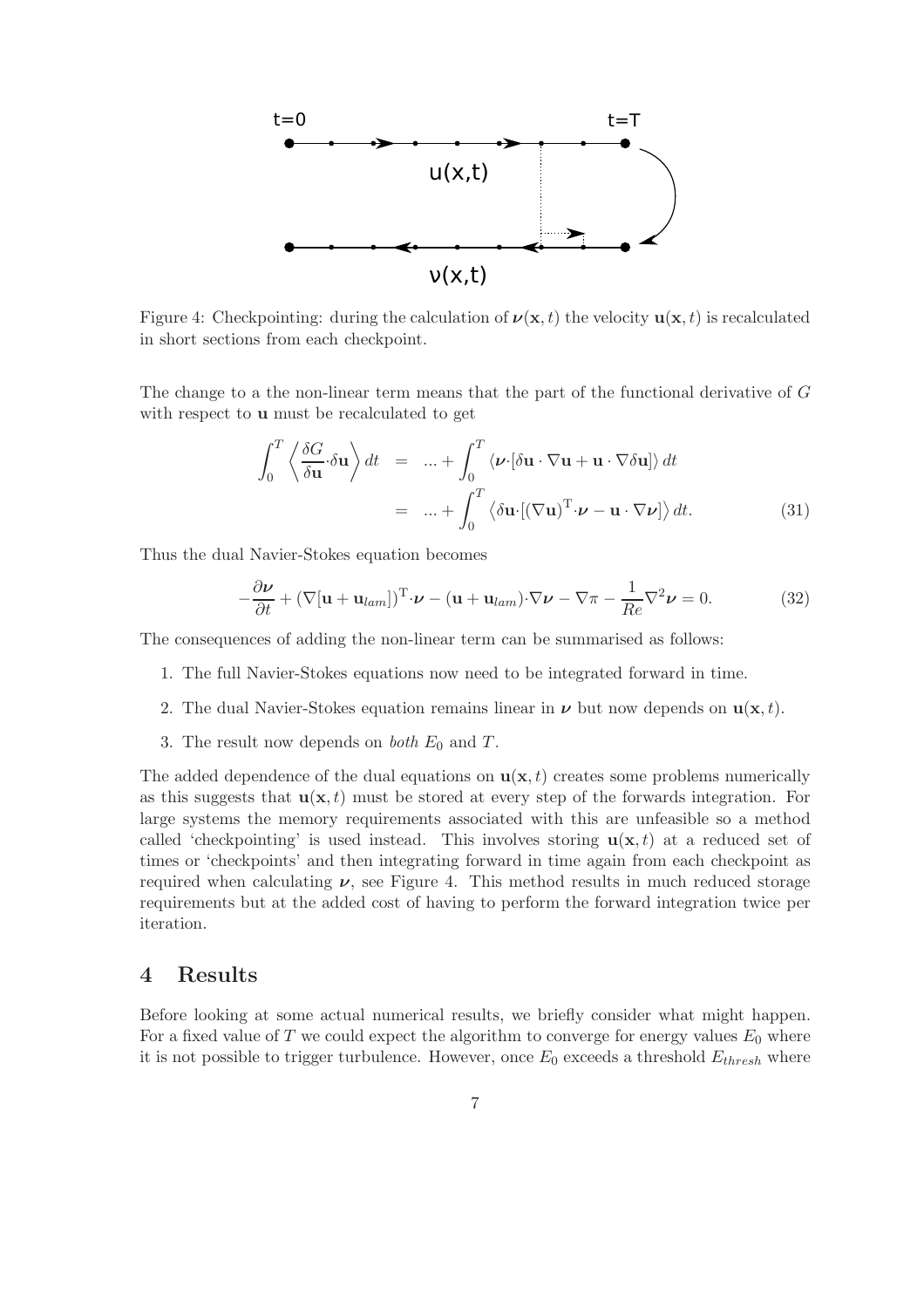

(a) Expected variation of G with  $E_0$ . (b) Possible variations of E with t: turbulent (top), non-linear optimal (middle), linear optimal (bottom).

Figure 5: Expected results; the red curves correspond to the results of linear transientgrowth analysis [12].

turbulence can be reached by some initial conditions, the algorithm should find these since they experience the larger energy growth. Then the algorithm should fail to converge due to the extreme sensitivity of the turbulence-triggering initial conditions to the exact turbulent energy level reached a fixed time later: see Figure 5.

#### 4.1 Pipe flow

Pringle & Kerswell [8] numerically solved the nonlinear optimisation problem in the case of pipe flow using a short pipe with  $L = \pi R$  (see also [2] for a boundary layer calculation). Figure 6 shows the growth G against  $E_0$  at  $Re = 1750$  which indicates how a new 3dimensional optimal emerges at  $E_0 \approx 10^{-5}$  to replace the 2-dimensional linear optimal. The optimisation time  $T$  was taken to be the time taken for the linear calculation to reach its maximum value of G to emphasize the effect of nonlinearity in the optimisation calculation. This, however, was too short a time for initial conditions to reach the turbulent state and convergence problems were encountered at  $E_0 = 2 \times 10^{-5} < E_{thres}$  (similar issues were also found at  $Re = 2250$ ).

The linear optimal is a well-known 2D structure as shown in Figure 7 (e.g. [12]). The optimum initial disturbance consists of a roll structure which then generates large velocity streaks before eventually decaying back to laminar flow. The structure of the new 3D optimal is much more complicated: see Figure 8. It initially consists of a radially-localised helical mode which unwinds to create rolls which then form streamwise streaks; the presence of these two distinct stages can be clearly seen from the two stages of growth in Figure 6b (see [9] for more details). When similar calculations are performed for longer pipes a localisation of the initial condition in the axial direction is also observed. This localised initial perturbation now also unrolls and expands in the streamwise direction to produce long streamwise rolls and ultimately streaks.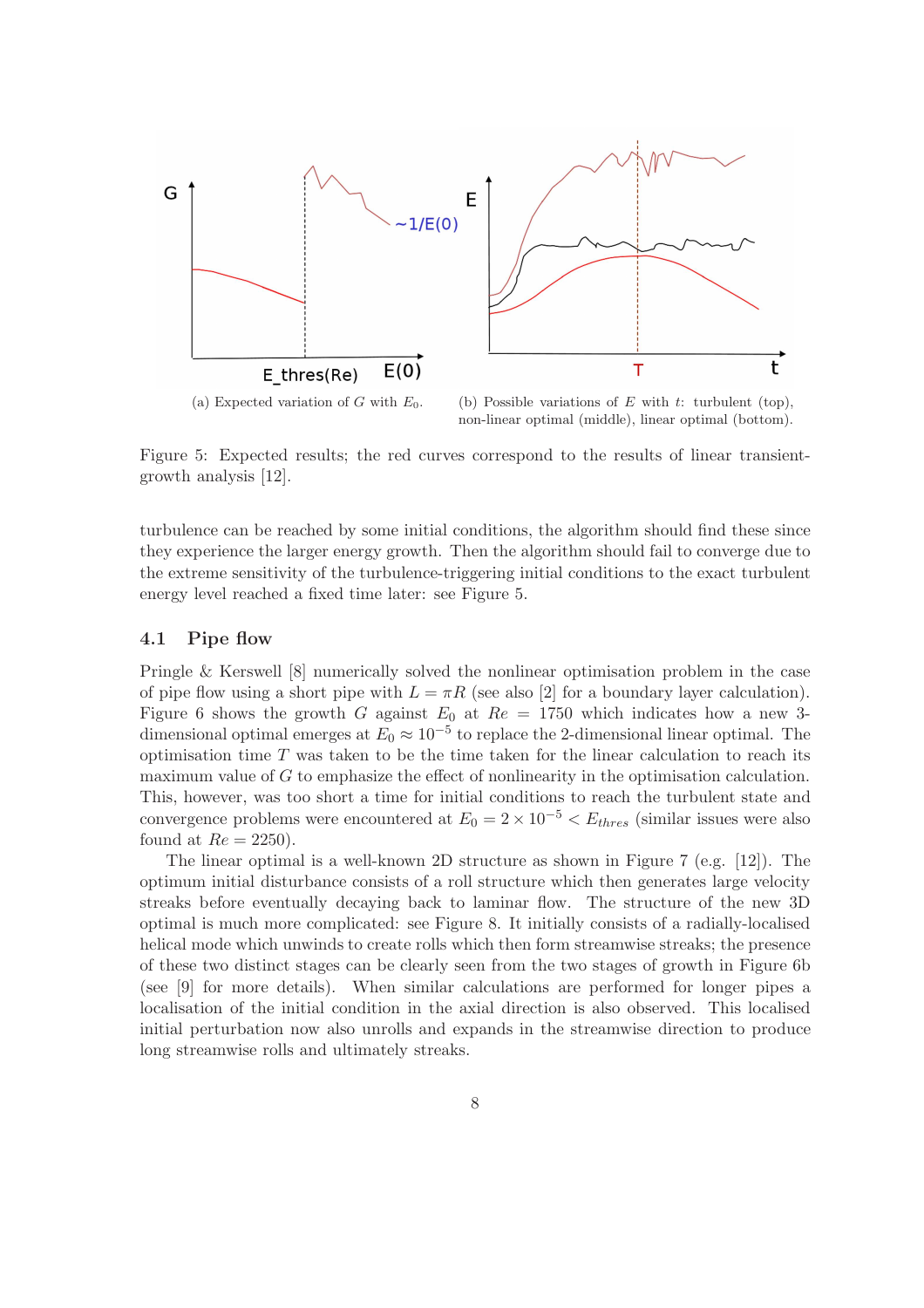

Figure 6: Results of numerical calculation for short pipe [8].



Figure 7: Linear optimal at three successive times. Colours represent streamwise velocity and the arrows represent velocity in the cross-section.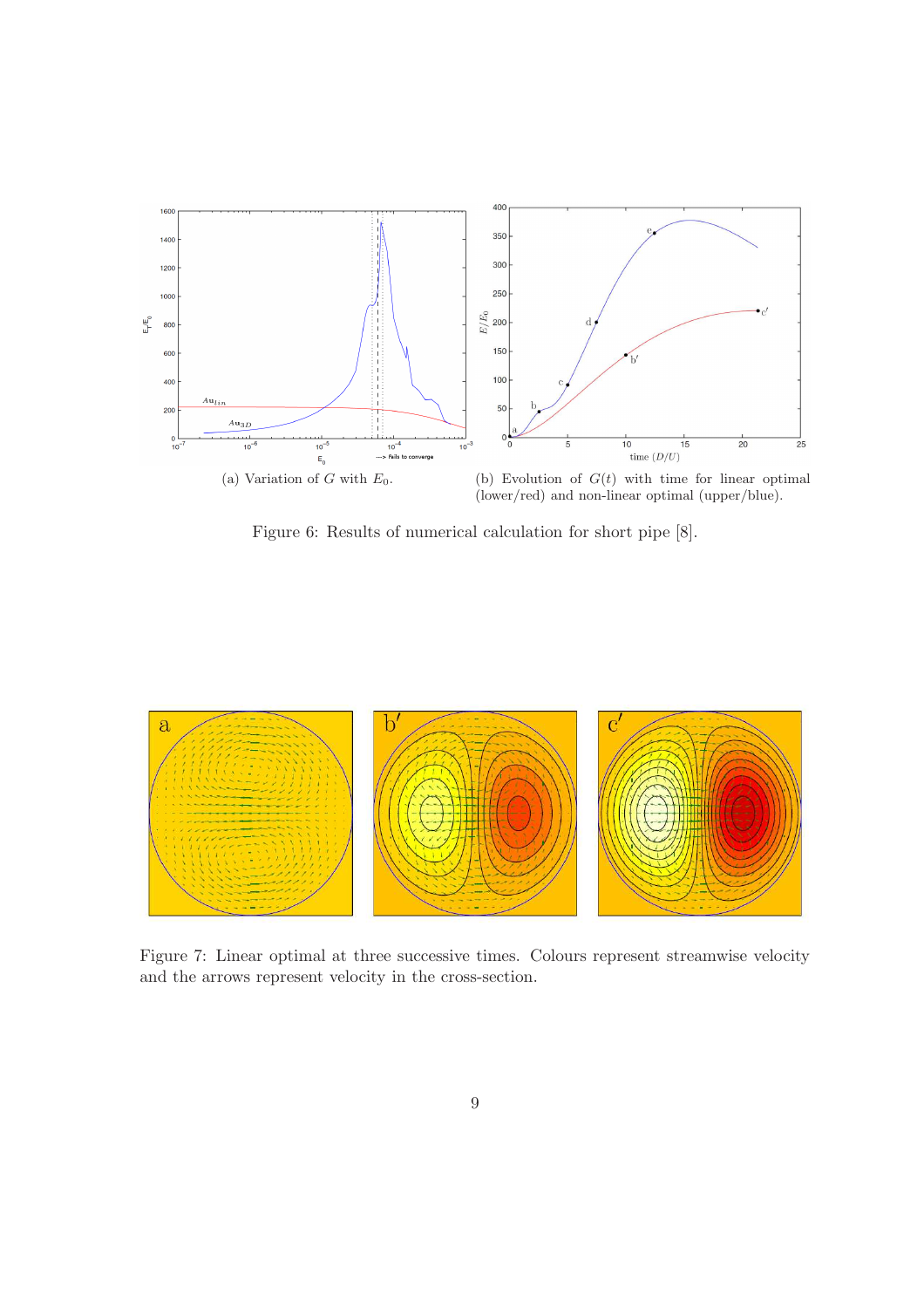

Figure 8: Non-linear optimal at five successive times. Colours represent streamwise velocity and the arrows represent velocity in the cross-section [8].

Two questions emerge from these preliminary results:

- 1. Can this approach be used to estimate  $E_{thresh}$ ?
- 2. Does the non-linear optimal found correspond to the minimal seed for turbulence?

It is clearly possible that the extremum to which the numerical code converges may be a local maximum rather than the global maximum. This would result in too high a value of  $E_{thresh}$ . Even if the numerical code finds the correct value of  $E_{thresh}$ , it is possible that the non-linear optimum found does not become turbulent but rather the minimal seed is a different point on the same surface of  $E_0$ , see Figure 9. Further numerical results [9], however, suggest that the answer to the first question is 'yes' and the answer may also be 'yes' to the second as well.

### 4.2 PCF

Numerical optimisation calculations have also been performed for PCF [6]. However this work used a different choice of G choosing instead to look at the total dissipation

$$
G' = \frac{1}{T} \int_0^T \left\langle \frac{1}{Re} |\nabla \mathbf{u}|^2 \right\rangle dt.
$$
 (33)

This functional was chosen based on the idea that turbulent flow is much more dissipative than laminar flow. The results of these calculations are shown in Figures 10  $\&$  11. The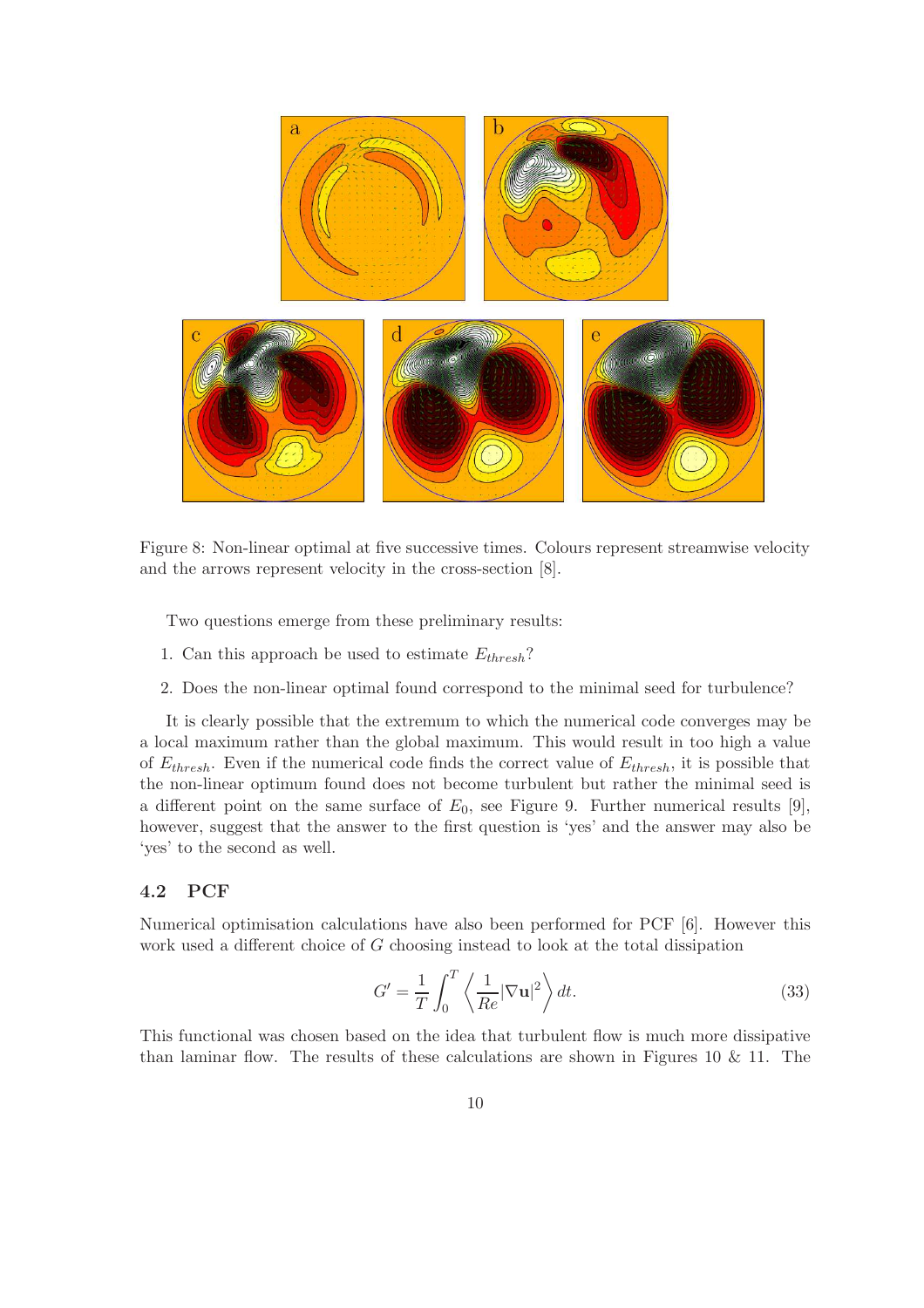

Figure 9: Does the non-linear optimal found numerical necessarily correspond to the minimal seed?

increase in dissipation as the initial condition switches from remaining laminar to transitioning to turbulence is very clear. We also see a localisation of the initial perturbation as was previously observed for a long pipe. Optimising the energy growth for exactly the same flow configuration (geometry and Re) seems to produce the same estimate of  $E_{thres}$  [10]. This is consistent with the thinking developed in [9] where the exact functional used is not important but merely that the functional takes on enhanced values for turbulent flow states compared to their laminar counterparts. It should be clear that there is much to explore and understand in this promising new variational approach.

## References

- [1] C. D. CANTWELL, D. BARKLEY, AND H. M. BLACKBURN, Transient growth analysis of flow through a sudden expansion in a circular pipe, Physics of Fluids, 22 (2010), p. 034101.
- [2] S. Cherubini, P. De Palma, J.-C. Robinet, and A. Bottaro, Rapid path to transition via nonlinear localized optimal perturbations in a boundary layer flow, Phys. Rev. E, 82 (2010), p. 066302.
- [3] P. CORBETT AND A. BOTTARO, *Optimal perturbations for boundary layers subject to* stream-wise pressure gradient, Physics of Fluids, 12 (2000), pp. 120–130.
- [4] Y. DUGUET, L. BRANDT, AND B. R. J. LARSSON, Towards minimal perturbations in transitional plane couette flow, Phys. Rev. E, 82 (2010), p. 026316.
- [5] A. GUÉGAN, P. J. SCHMID, AND P. HUERRE, *Optimal energy growth and optimal* control in swept hiemenz flow, Journal of Fluid Mechanics, 566 (2006), pp. 11–45.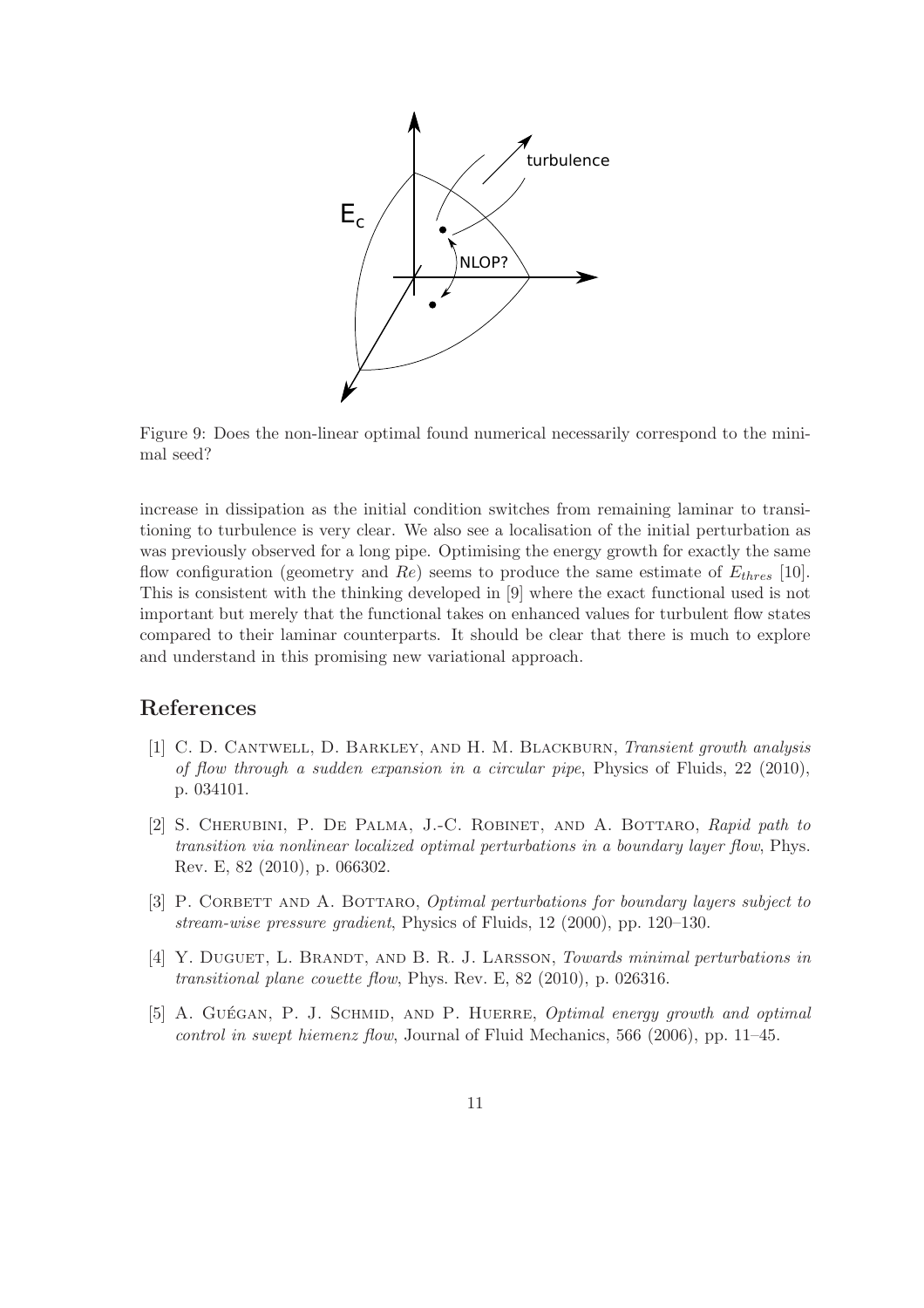

Figure 10: Variation of energy threshold for transition to turbulence with  $E_0$  (top) and of dissipation with  $E_0$  (bottom). Blue marks correspond to flows that remain laminar, green to those that transition to turbulence, and the red star to the non-linear optimal [6].



Figure 11: Evolution of the non-linear optimal with time [6].